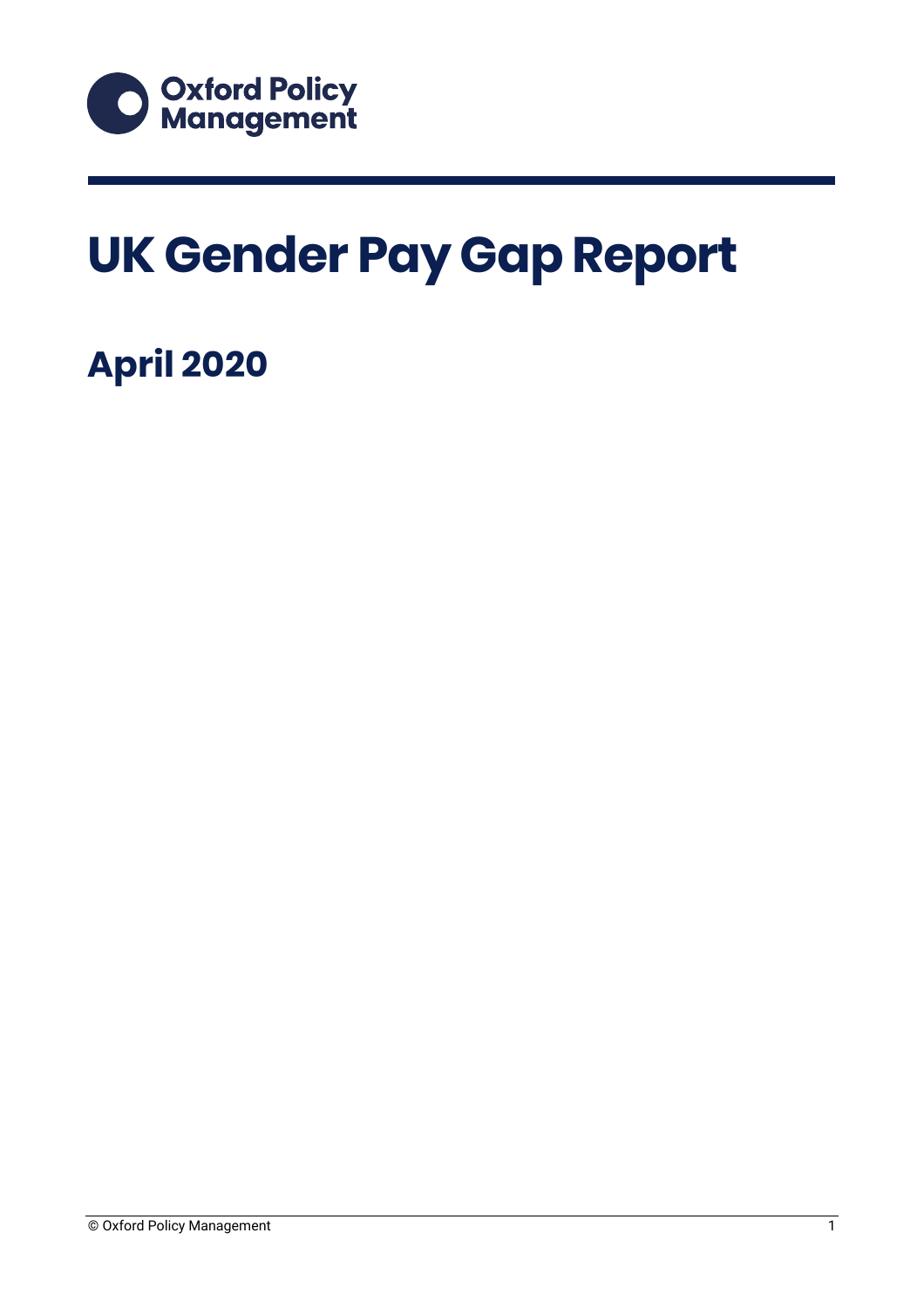### **Foreword**

2021 marks the fourth year of the publication of OPM's Gender Pay Gap (GPG) Report and covers the year to April 2020. There has been a small reduction against 2020's reported results. This is a step in the right direction but we are conscious that we still have more do and we are working actively on this.

We continue to work on improvements in all forms of diversity and inclusion and to demonstrate our values of **integrity** and **respect** in all our actions. The percentage of women to men employed has increased and we have seen an improvement in our upper quartile. These are examples of positive changes and trends we are committed to continuing to drive forward. We are particularly committed to improvements at the senior level.

The creation of our Diversity and Inclusion Committee has been instrumental in the positive steps we are taking and we thank them for the work they do. The Committee have embodied our values of working **collaboratively** and with **mutual support**. They have proposed solutions, worked with the company to agree an action plan and rightly see a key role in holding the company to account on the GPG, as well as the wider diversity agenda. The Board recognises addressing the GPG and enabling diversity in all its forms as a priority and crucial to OPM's success.

OPM prides itself in its breadth of talent across all dimensions including gender and this is one of its real strengths. We are committed to provide an inclusive and equal workplace and are working to ensure this is better reflected in this statutory measure in the future.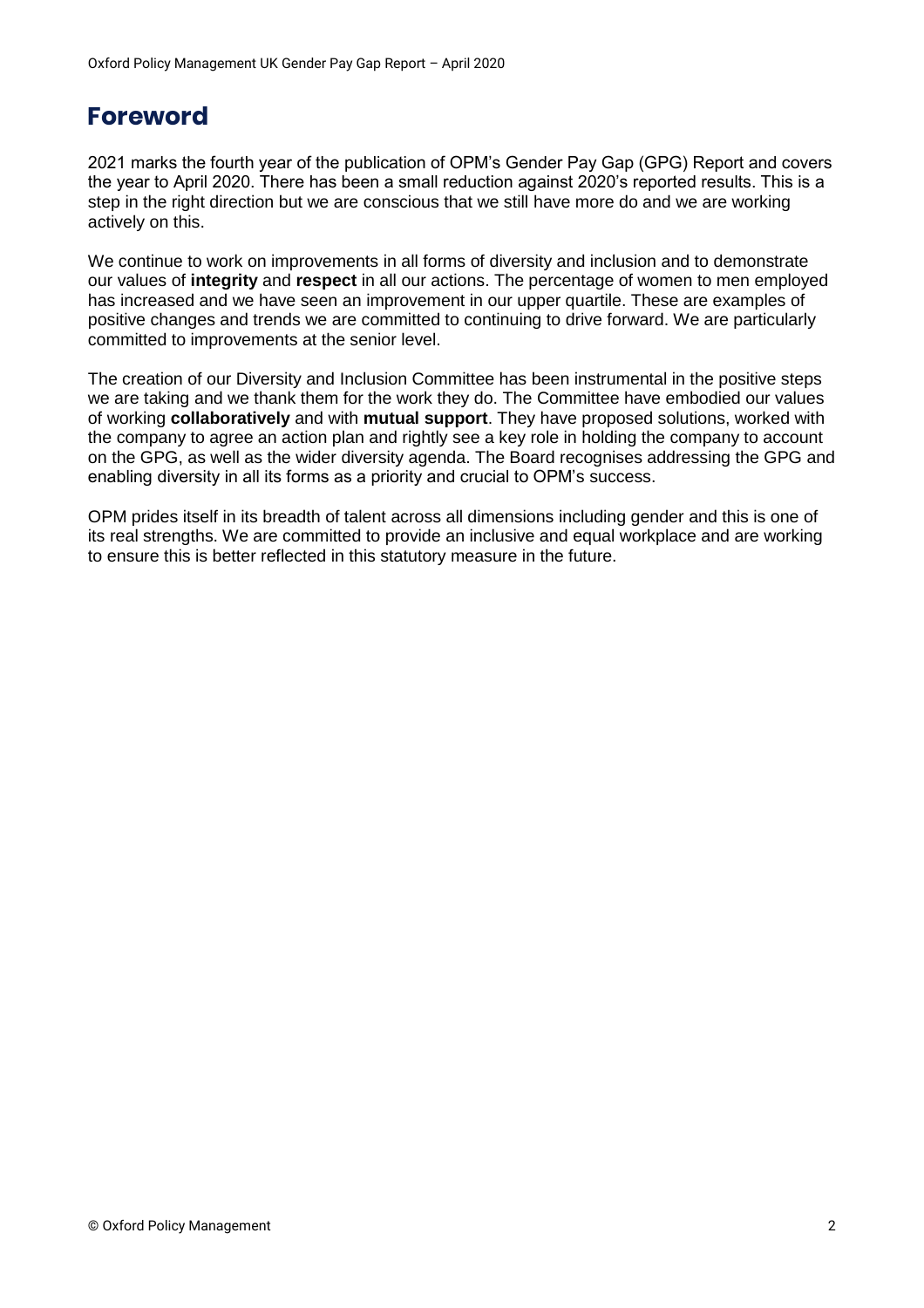### **Measuring the gap**

The Gender Pay Gap is a statutory measure that shows the percentage difference between hourly earnings for men and women and is measured in relation to men's pay – the higher the percentage, the bigger the gap.

#### **Mean**

The mean hourly rate is the average hourly wage across the entire UK organisation. The mean gender pay gap is a measure of the difference between women's mean hourly wage and men's mean hourly wage.

#### **Median**

The median hourly rate is calculated by ranking all employees from the highest paid to the lowest paid and taking the hourly wage of the person in the middle. The median gender pay gap is the difference between women's median hourly wage (the middle-paid women) and men's median hourly wage (the middle-paid man).

In line with the UK regulations, our data relates to those employees who have UK contracts of employment and do not include our employees based in our other locations. Again, in line with the regulations, the following statistics are as at the snapshot date (5 April 2020). Note OPM does not operate a bonus system.

Our gender split is as shown:

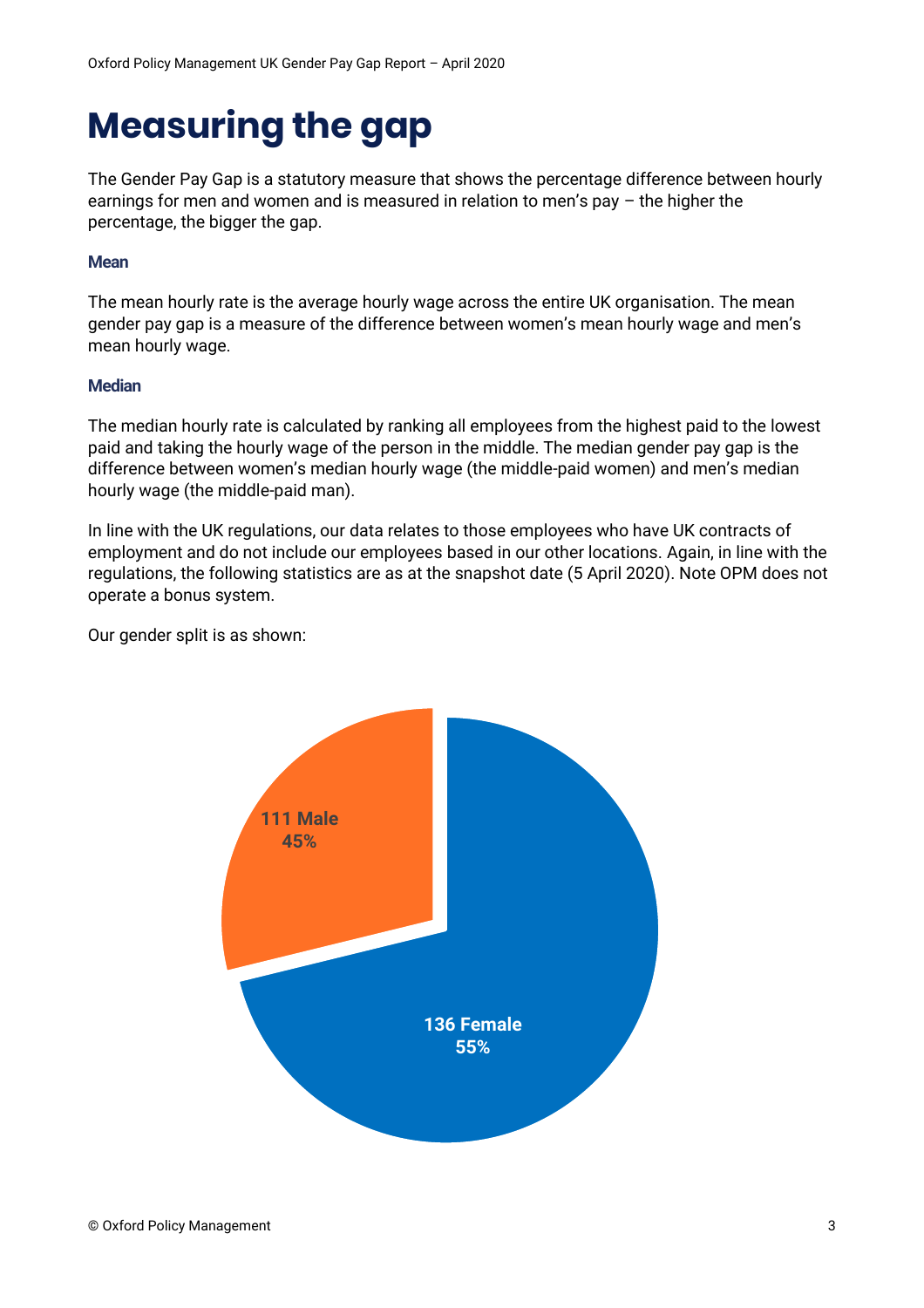### **What is our Gender Pay Gap?**

This table illustrates the mean and median Gender Pay Gap in 2019 and 2020.

| <b>Mean and Median Hourly Rate of Pay</b><br><b>Percentage</b> |       |        |  |
|----------------------------------------------------------------|-------|--------|--|
|                                                                | 2020  | 2019   |  |
| Mean Gender<br>Pay Gap                                         | 23.4% | 29.17% |  |
| <b>Median Gender</b><br>Pay Gap                                | 24.7% | 23.60% |  |

## **Understanding our pay gap**

The Gender Pay Gap at OPM reflects the way that roles are distributed across the organisation between women and men. Our imbalance of males and females at senior level is a trend common across our industry. We have seen a positive change to our demographic data with an improvement in the proportion of women in our upper pay quartile from 24% to 31% and in the upper middle pay quartile from 56% to 60%.

| Gender by pay quartiles $-$ higher to lower<br>quartile - April 2020 |                               |                             |  |  |
|----------------------------------------------------------------------|-------------------------------|-----------------------------|--|--|
| <b>Pay Quartile</b>                                                  | <b>Proportion of</b><br>women | <b>Proportion</b><br>of men |  |  |
| <b>Upper Quartile</b>                                                | 31%                           | 70%                         |  |  |
| Upper-middle<br>Quartile                                             | 60%                           | 40%                         |  |  |
| Lower-middle<br><b>Ouartile</b>                                      | 66%                           | 34%                         |  |  |
| Lower Quartile                                                       | 64%                           | 36%                         |  |  |

Our UK headcount has reduced since 2019 from 269 employees to 247 in 2020. However, our ratio of female employees has increased compared to male. We have 136 Females and 111 male employees. The female employees make up 55% and male employees 45% of our staff. We continue to have more women than men in the lower quartiles of the workforce.